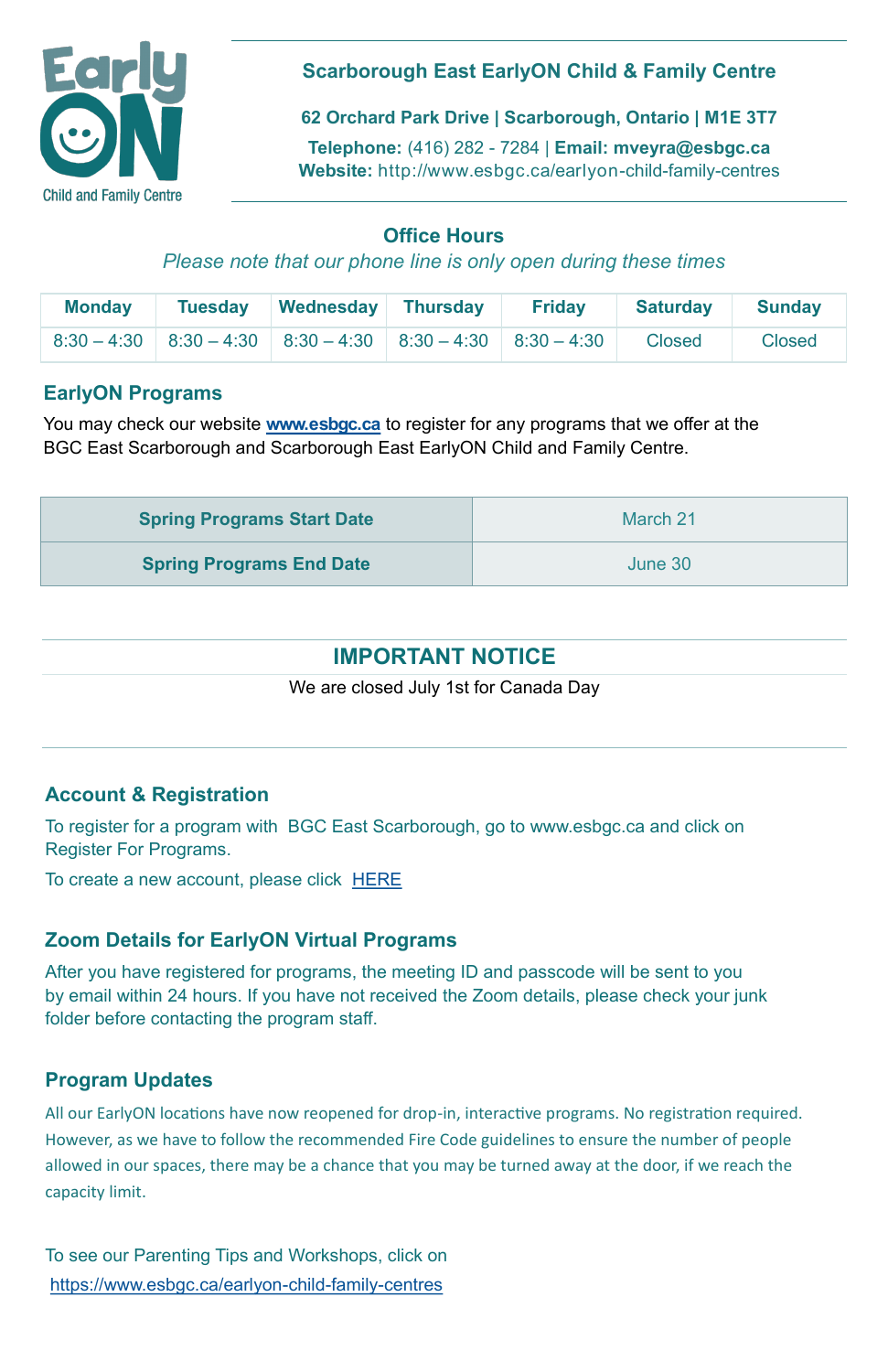Pour des services à la petite enfance et à la famille en français, contactez le Centre francophone de Toronto en téléphonant le 416-922-2672 poste : 274, en envoyant un courriel à l'adresse: [parents.enfants@centrefranco.org](mailto:parents.enfants@centrefranco.org) ou en consultant notre site web : **[www.centrefranco.org](http://www.centrefranco.org)**

### **Adult Services**

Scarborough East EarlyON Child and Family Centre offers workshops and parent consultations by request. We look forward to hearing from families and caregivers to better determine the community's interest and concerns. We recommend submitting a request at least 4-6 weeks before the requested dates so we can schedule workshops that meet your needs. For more information, please contact **Grace Tameta** at **gtameta@esbgc.ca**

### **Upcoming Program & Workshop**

#### **Coffee Conversations**

*Thursdays, April 7 - June 30, 2:00 - 3:00 p.m.*

This online program provides parents and caregivers the opportunity to come together in an informal setting to discuss a variety of topics and interests. Coffee Conversations will be doing a mini-workshop series on Building Social Skills in Young Children.

#### **CARES Program**

*Wednesday, April 27 - June 8 , 2022 at 5:00 - 6:00 p.m.*

The **CARES program** is a family support program aimed at increasing caregiver capacity to support the development of children on the autism spectrum.

#### **Baby Buddies**

*Fridays, April 8 - June 10 , 2022 at 10:30 a.m. - 11:30 a.m.*

An interactive, play-based program for parents and their infants (ages 6-24 months), designed to stimulate healthy relationships, brain growth and child development. This program fosters an environment for both parents and infants to socialize with each other . Through interactive discussions, parents will learn important information about their infant's social and emotional development.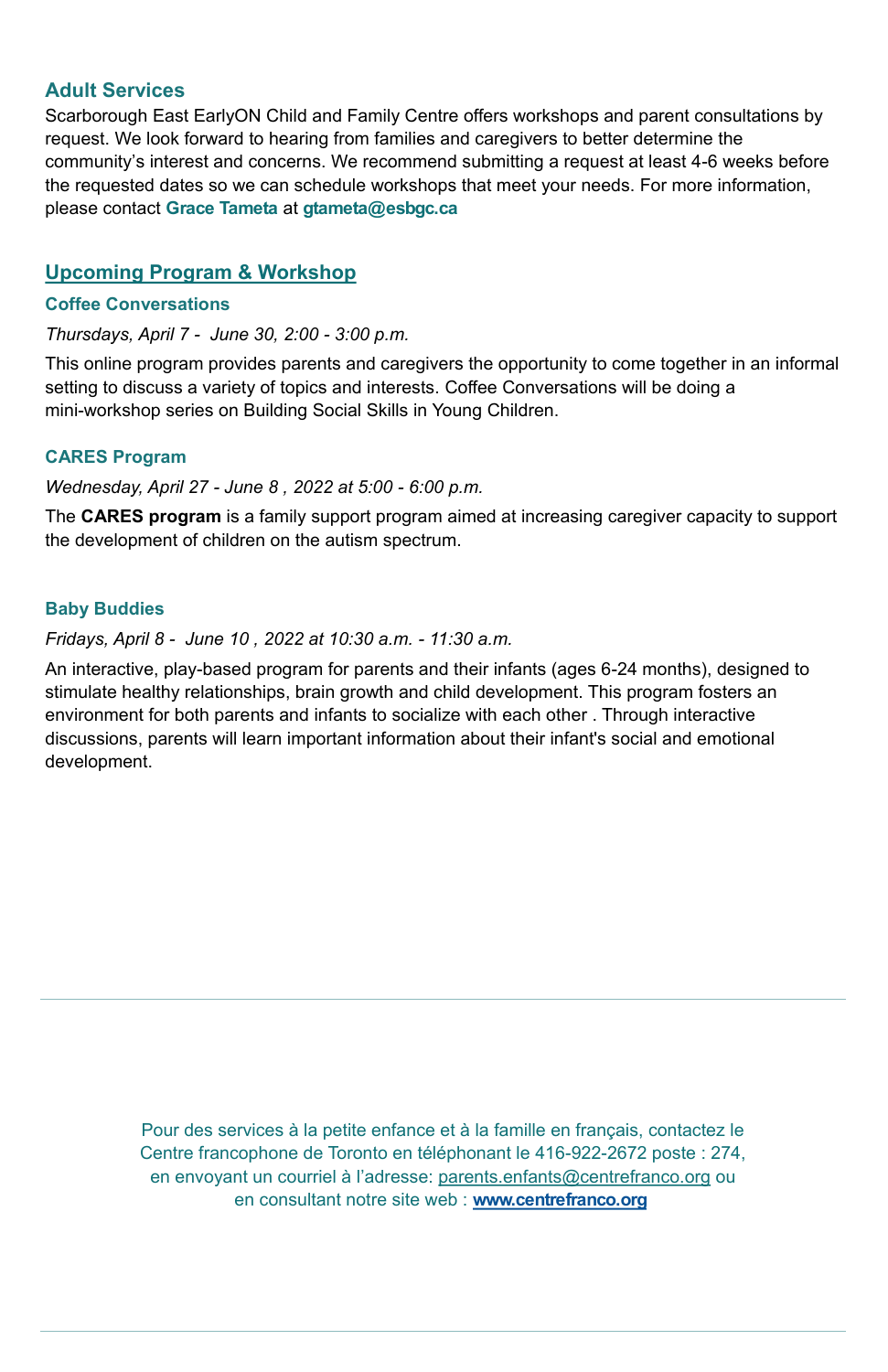**Orchard Park Baby Music:** This in-person pre-registered program for caregivers along with their babies (birth to 18 months) will promote Speech and Language development through songs and finger plays.

**Orchard Park Family Time:** This in-person drop-in program is for caregivers and children ages birth to 6. Activities may include: games, a story, arts and crafts, songs, and activity stations.

**Orchard Park Ready, Set, Go, Toddlers:** This in-person drop-in program is for caregivers with children 13-36 months, there will be a variety of hands-on motor activities to help develop children's motor skills.

**Orchard Park Rainbow Fun:** This in-person drop-in program children birth to 6 years old and their parents/caregivers, will be encouraged to participate in gross motor games, songs, and activities.

**Orchard Park Kids Club:** Childcare will be provided for parents/caregivers who are attending the Baby Music program. Please bring a light snack and water in a backpack for your child.

**Mornelle Fun with Letters:** This in-person drop-in program, families will participate in activities that help children (2-6 years old) build their letter and sound recognition in a creative and hands-on way.

**Mornelle Together Time:** This in-person drop-in program is for caregivers and their children birth to 6 years old. Families will rotate through various learning centers such as blocks, creative arts and puzzles as well as music circle and story times.

**Mornelle Let's Learn Together:** This in-person drop-in program is for caregivers and children birth to 6 years. We will be exploring our creativity and imagination through activities such as art experiences, activity stations, games, songs and stories.

#### **VIRTUAL PROGRAMS: Note: These programs will be delivered on the Zoom application**

**CLIP:** This virtual program is for children who will be attending kindergarten in September. Every week, children will participate in activities to help promote fine motor, language, social-emotional, and cognitive skills.

**Math Made Easy:** Join us on Zoom for this interactive program for children (4-6 years old) that will focus on developing mathematical and logical reasoning skills through games and other virtual group activities.

**Rainbow Fun:** This is a virtual program to get your family up and moving! Parents alongside their children 2.5-6 years old are able to participate in child friendly workout activities, songs, games and dance party.

**Ready to Read:** In this virtual independent program children (4.5-6 years old), will develop reading and comprehension skills, through various reading exercises/basic word recognition techniques games and other virtual group activities.

**Craft Corner:** This is a **pre-recorded** program for families with children 2 to 6 years old. Tune in every week to participate in a craft activity. A list of materials needed will be sent with the recording each week.

**Music Circle:** This interactive virtual program is for families with children birth to 6. Families can tune in on Tuesday, Thursday and Saturday at 10 a.m. to participate in familiar songs, rhymes, and finger plays.

#### **IN-PERSON PROGRAMS**

**(Note: All are welcome to participate. No registration required.**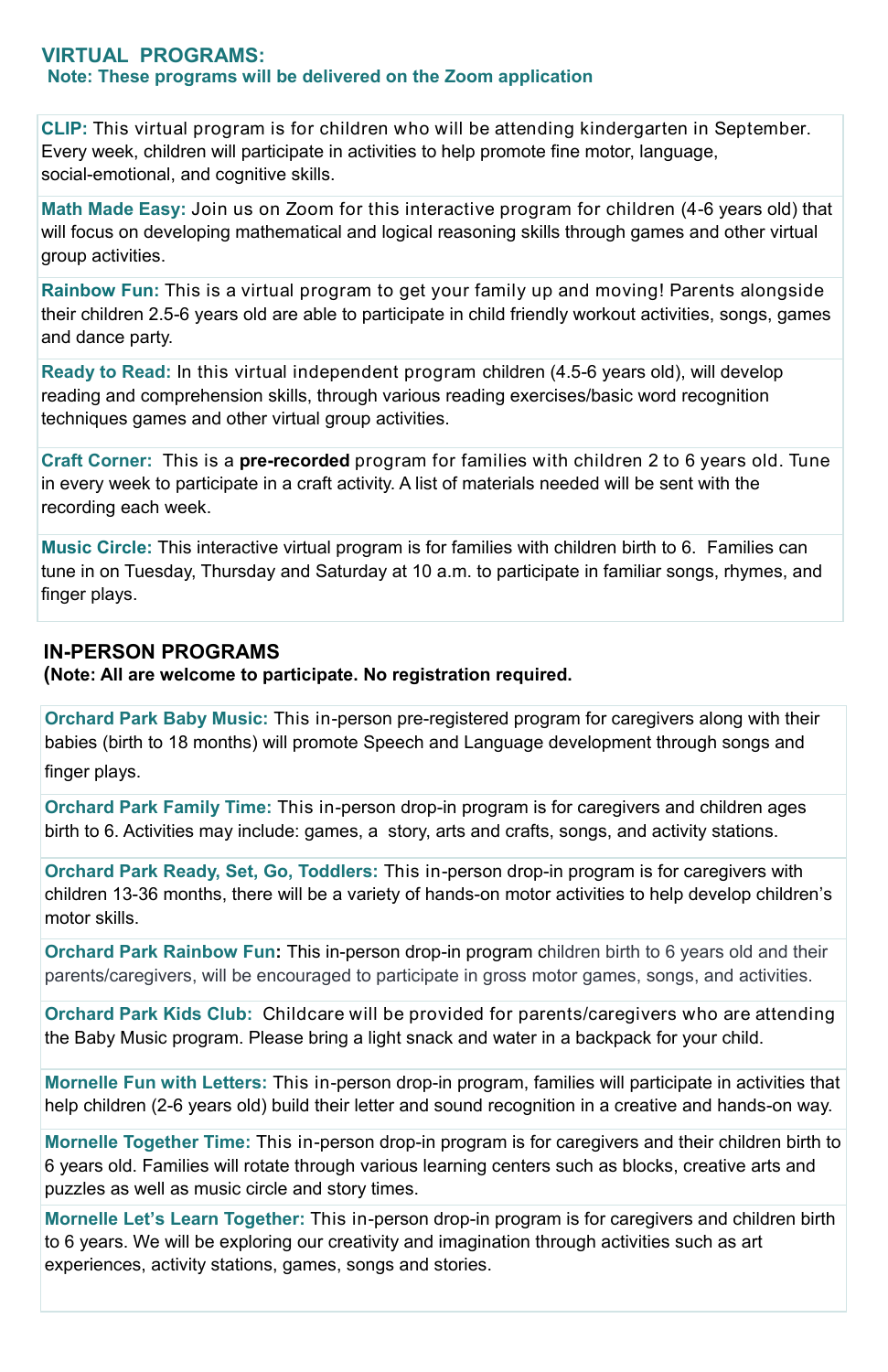**Corvette Babies Morning Out:** This in-person drop-in program for parents/caregivers and their children from birth to 2 years old, will participate in play and musical activities such as songs and finger plays.

**Corvette Arts & Reading:** This is a drop-in interactive, in-person program for parents/caregivers and their children 2 - 4 years old. Children will develop letters and words recognition, early literacy, and fine motor skills.

**Corvette Ready for Learning:** This in-person drop-in program for parents/caregivers and their children birth to 4 years old, will provide opportunities to engage in various activities such as arts and crafts, games, finger plays and music circles.

**Corvette Stories & Craft:** Each week children and parents will be introduced to a new or familiar story, rhymes and finger plays in this drop-in in-person program for parents/caregivers and their children 2-4 years old. Activities will include arts and crafts, games, sensory and songs.

**Galloway Fine Motor Fun:** In this drop-in in-person program, families alongside their children (2-4 years old) will partake in fine motor activities that will help build hand strength and coordination.

**Galloway Together Time:** This in-person drop-in program is for children (birth to 6 years old) and caregivers are welcome to listen to a story, sing a few songs and engage in a hands-on activities!

**Galloway Gym Time:** This in-person drop-in program is for children ages birth to 6 years and their parents/caregivers. It will help to promote gross motor development through activities and games set up in the gym.

**Galloway Toddler Tunes:** Toddler Tunes is a drop-in, in-person, interactive program for parents/caregivers with children ages 16 months to 2.6 years old. Families will enjoy a music circle that includes songs and rhymes.

### **IN-PERSON PROGRAMS**

**(Note: All are welcome to participate. No registration required.**